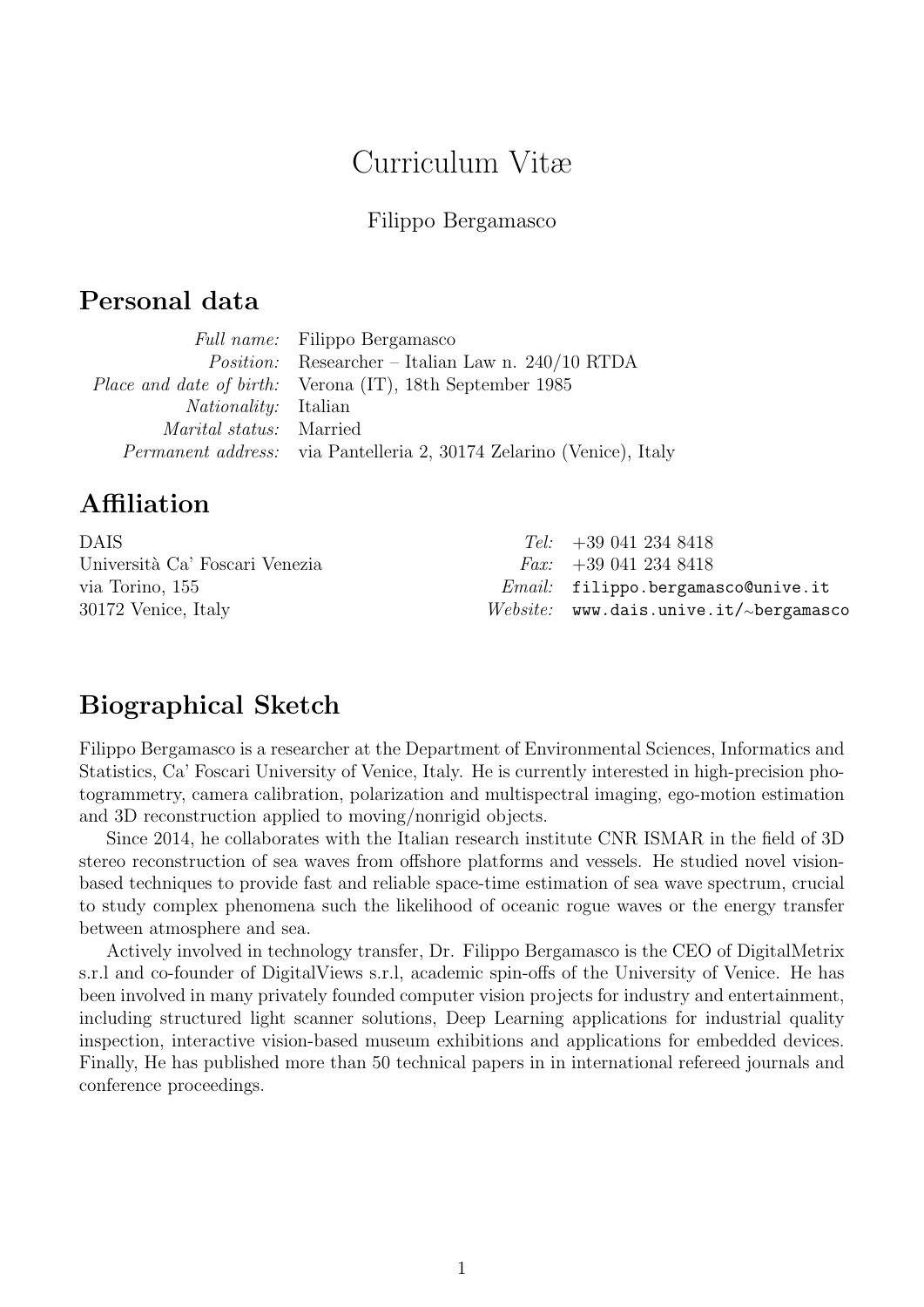# Education

#### Sept 2011 - Feb 2015

PhD in Computer Science Università Ca' Foscari Venezia Supervisor: prof. Andrea Torsello Thesis: "High-Accuracy Camera Calibration and Scene Acquisition"

#### April 2008 - March 2011

Master's degree in Computer Science (summa cum laude) Università Ca' Foscari Venezia Supervisor: Prof. Andrea Torsello Thesis: "Novel Techniques and Algorithms for 3D Data Acquisition and Processing"

#### September 2004 - April 2008

Bachelor's degree in Computer Science (summa cum laude) Università Ca' Foscari Venezia Supervisor: Prof. Agostino Cortesi Thesis: "Sistema di authoring, reporting ed erogazione multicanale di questionari per l'analisi della customer satisfaction"

#### September 1999 - July 2004

High School diploma (94/100) Liceo Scientifico Giordano Bruno (Indirizzo P.N.I.) Mestre (VE), Italy

# Visiting appointments

November 2013 - March 2014 Institution: NICTA Australia's Information and Communications Technology (ICT) Research Centre of Excellence (http://nicta.com.au/) Location: Canberra, ACT, Australia Activities: Dichromatic model recovery from Multi-spectral images

## Employment

### Academic positions

November 2018 - Today Researcher (RTDa) (Computer Science, INF/01) DAIS, Università Ca' Foscari Venezia, Italy. Type: art. 24, c. 3, lett. a, L. 240/10

#### March 2018 - November 2018

Post-doc position (Computer Science) DAIS, Università Ca' Foscari Venezia, Italy. Type: art. 22 L. 240/2010 Project: Ricostruzione 3D su scala urbana

November 2017 - March 2018 Post-doc position (Computer Science)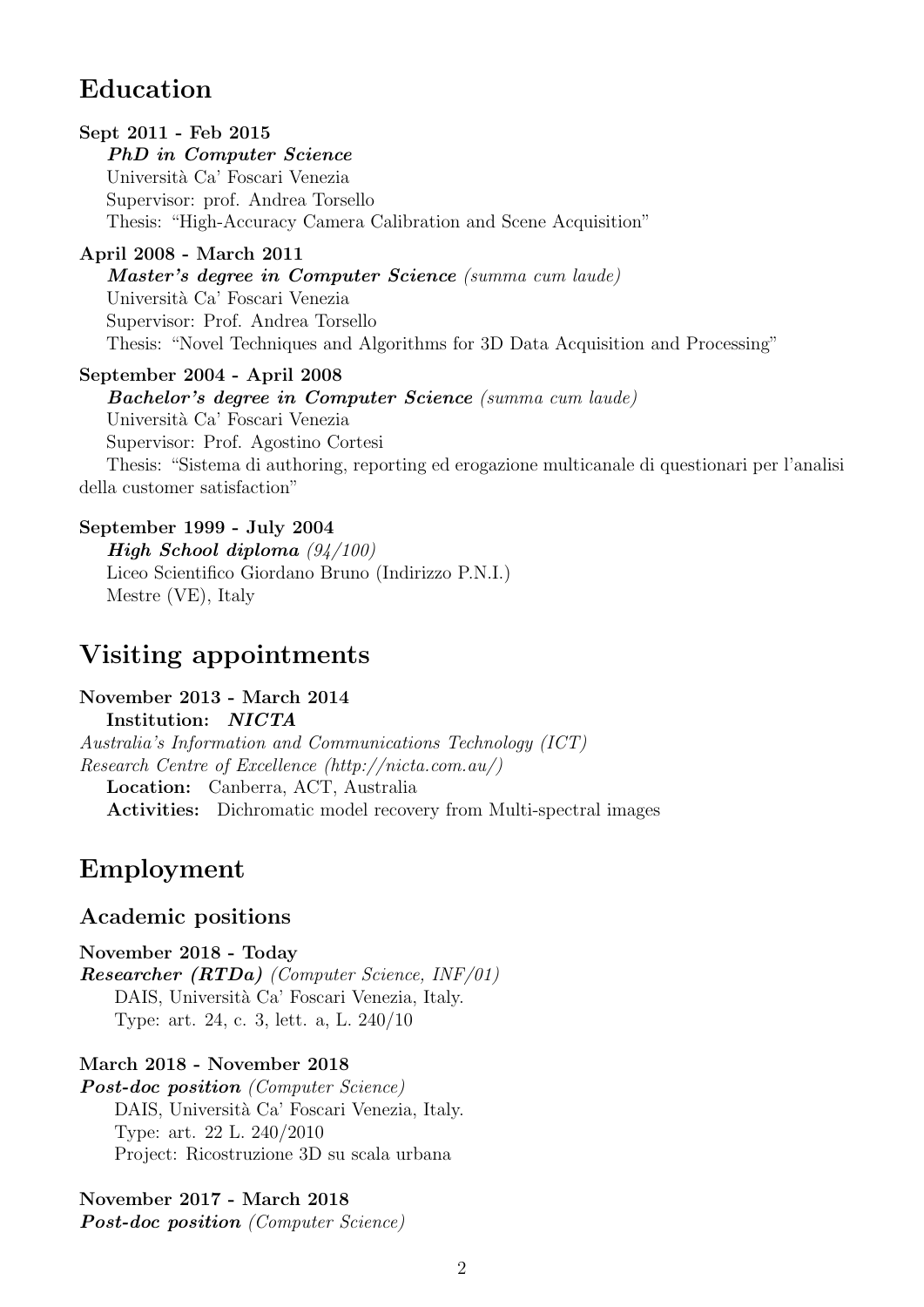DAIS, Università Ca' Foscari Venezia, Italy. (Co-founded by CNR ISMAR) Type: art. 22 L. 240/2010

Project: Registazione e georeferenziazione multi sensore attraverso processi accoppiati su gruppi di Lie

#### November 2016 - November 2017

**Post-doc position** (Computer Science)

DAIS, Universit`a Ca' Foscari Venezia, Italy. (Co-founded by CNR ISMAR) Type: art. 22 L. 240/2010

Project: Registazione e georeferenziazione multi sensore attraverso processi accoppiati su gruppi di Lie

#### November 2015 - November 2016

#### Post-doc position (Computer Science)

DAIS, Università Ca' Foscari Venezia, Italy. (Co-founded by CNR ISMAR) Type: art. 22 L. 240/2010

Project: Photometric 3D Ocean Wave Reconstruction and whitecapping tracing for oceanographic measurements

#### November 2014 - November 2015

#### Post-doc position (Computer Science)

DAIS, Università Ca' Foscari Venezia, Italy. (Co-founded by CNR ISMAR) Type: art. 22 L. 240/2010

Project: Photometric 3D Ocean Wave Reconstruction and whitecapping tracing for oceanographic measurements

#### Industrial positions

#### September 2016 - Today

#### CEO and co-founder

DigitalMextrix s.r.l. Business sector: Information Technology Activities: R&D of structured-light scanning solutions

#### October 2010 - Today

#### Senior scientific advisor and co-founder

DigitalViews s.r.l. Academic Spin-off of Ca'Foscari University of Venice Business sector: Information Technology Activities: Technological transfer, R&D of computer vision solutions

#### January 2010 - July 2010 Mobile solutions consultant

AlittleB.it s.r.l. Business sector: Information Technology Activities: photo-editing mobile applications consultant

## October 2008 - June 2009

Software developer Evolvenda s.r.l. Business sector: Information Technology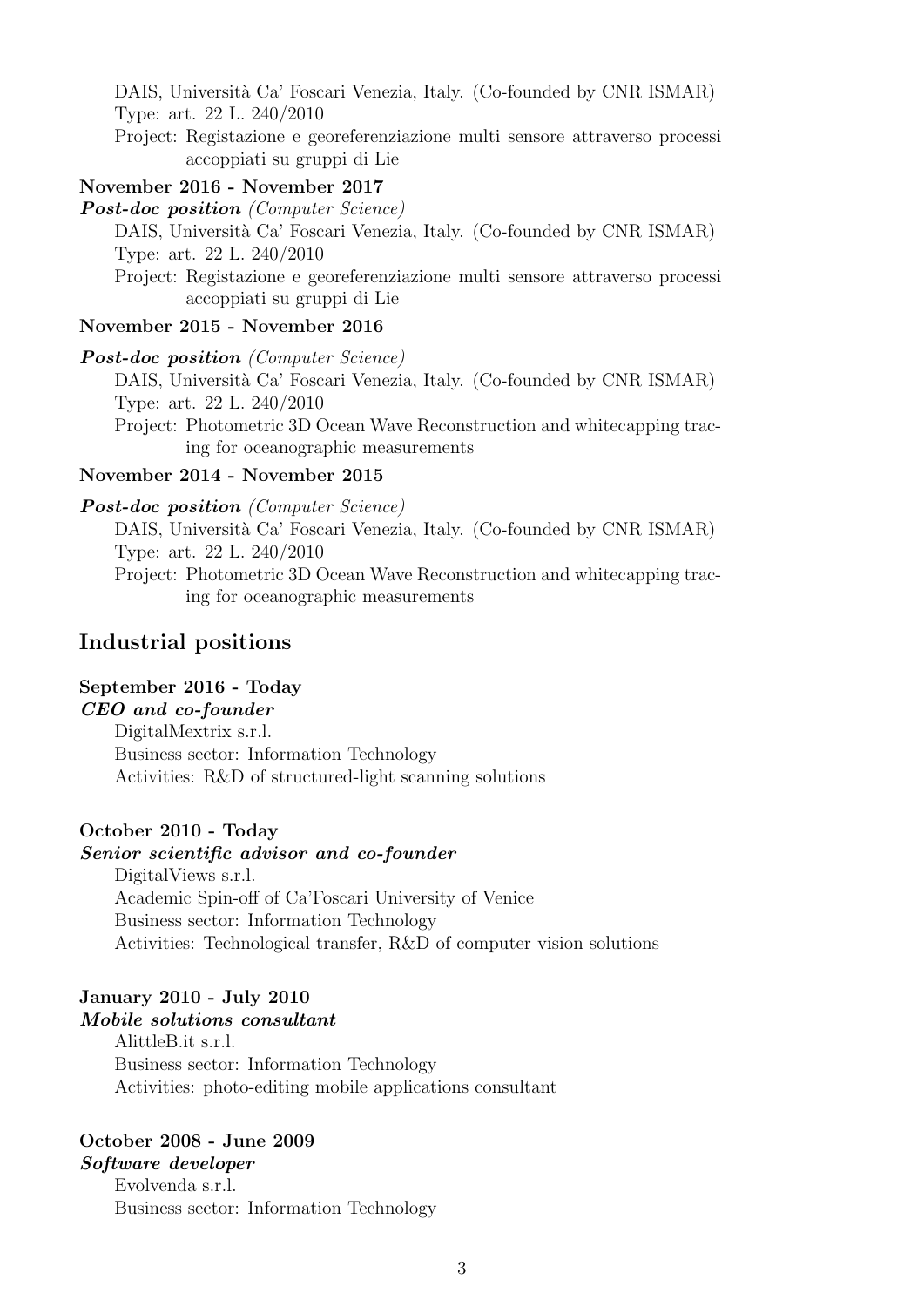Activities: Lead developer of an OpenGL-based mesh editing application.

#### June 2008 - July 2008 Software developer

Evolvenda s.r.l. Business sector: Information Technology, e-government Activities: Development of a web-based service-oriented application for customer satisfaction analysis

October 2008 - December 2008 Software developer System5 s.r.l. Business sector: Information Technology, e-government Activities: Data back-end developer for the e-Gif system.

# Qualifications

- National Scientific Qualification (ASN) to function as associate professor (Professore di II fascia) in Italian Universities, academic recruitment field 09/H1 (Information processing systems), (art.16 of the law 30 December 2010, n.240) obtained on date 09/09/2019.
- National Scientific Qualification (ASN) to function as associate professor (Professore di II fascia) in Italian Universities, academic recruitment field 01/B1 (Informatics), (art.16 of the law 30 December 2010, n.240) obtained on date 11/09/2019.

# Research projects and technology transfer

# Patents

### Italian patent N.102015000082942

METODO ED APPARATO PER LA MISURA SPAZIALE NEL TEMPO DELLA SUPERFI-CIE DEL MARE DA PIATTAFORME MOBILI Pubishing date: 15 June 2017

### Academic spin-offs

- CEO of DigitalMetrix s.r.l., start-up and academic spin-off focused on the development of structured-light based 3D scanning solutions
- Co-founder of DigitalViews s.r.l., academic spin-off focused on the development of industrial solutions based on the most innovative research results achieved by the Computer Vision group of Universit`a Ca' Foscari Venezia

## Public funded projects

• Ca'Foscari University of Venice, programma di Incentivi alla Ricerca InDividualE (IRIDE). Project "Polar3D". Role: Principal investigator, total founding EUR 2.400,00 (2019)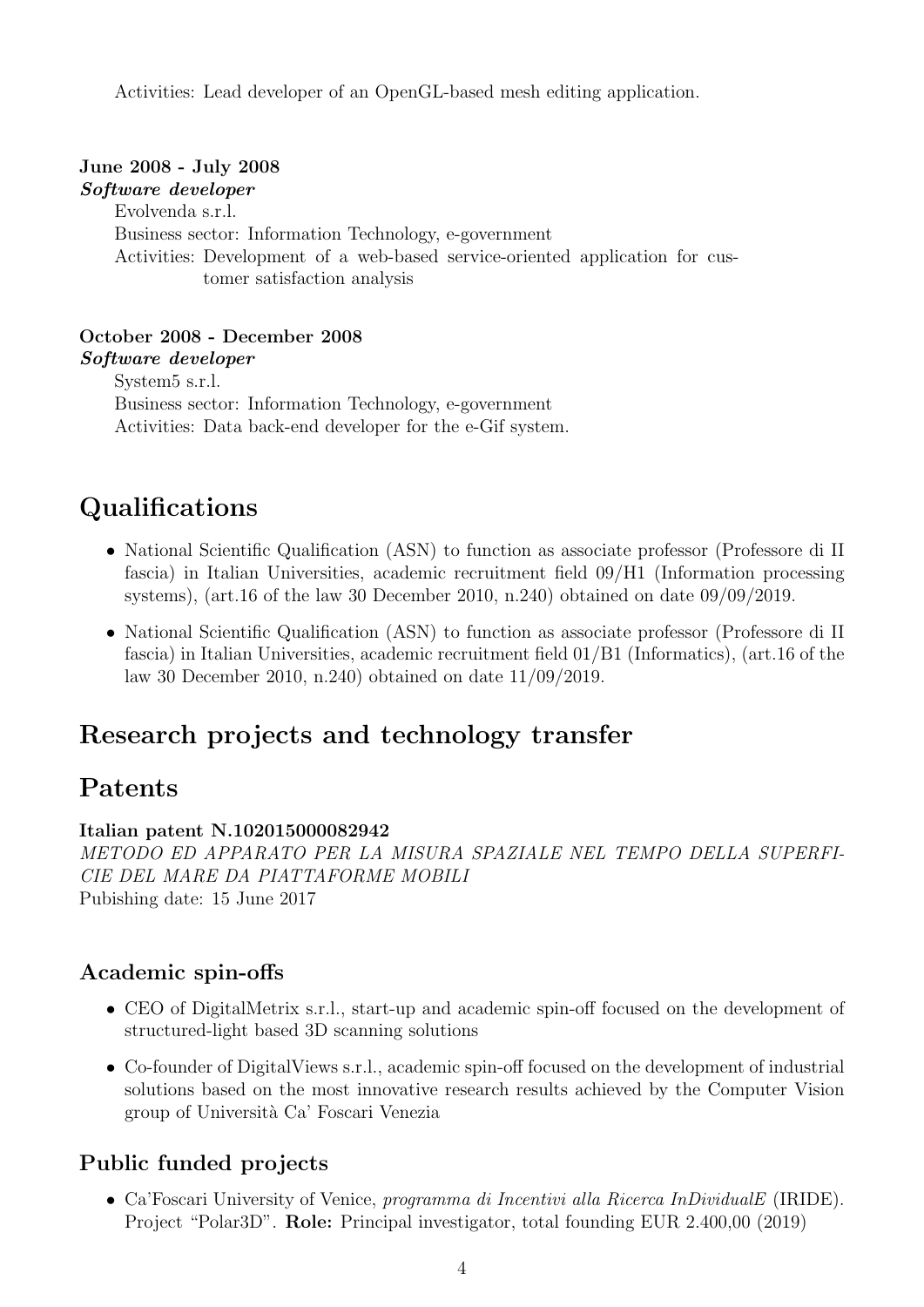- Partecipation to the Italian project RITMARE, financed by the Ministry of University and Research (MIUR), to the research units:
	- 1. "Sviluppo di sistemi ottici-stereofotogrammetrici per la misura di spettri ondosi da piattaforme fisse e da navi"
	- 2. "Sistemi evoluti di rilevazione onde estreme"

Role: Scientific advisor, assigned by CNR-ISMAR through an agreement between the Ca'Foscari University of Venice and CNR-ISMAR (Prot. ISMAR-CNR 13196 del 20/11/2014 e rinnovo Prot. ISMAR-CNR 8525 del 4/11/2015) (2015)

- DigitalMetrix s.r.l., POR FESR 2014-2020 AZIONE 1.1.4 "Sostegno alle attività collaborative di R&S per lo sviluppo di nuove tecnologie sostenibili, di nuovi prodotti e servizi". Project title: "Tecniche di Deep Machine Learning per l'analisi di qualità di superfici in pietra sinterizzata". Role: Principal Investigator (DigitalMetrix s.r.l. capofila), total founding EUR 496.868 (2017)
- DigitalMetrix s.r.l., POR FESR 2014-2020 Azione 1.1.2 "Sostegno per l'acquisto di servizi per l'innovazione tecnologica, strategica, organizzativa e commerciale delle imprese". Project title: "SmartGlass per la ricostruzione 3D di oggetti". Role: Principal Investigator (DigitalMetrix s.r.l. capofila), total founding EUR 24.000 (2017)
- DigitalMetrix s.r.l., POR FESR 2014-2020 Azione 1.4.1 "Sostegno alla creazione e al consolidamento di start-up innovative ad alta intensità di applicazione di conoscenza e alle iniziative di spin-off della ricerca". Project title: "Visione Artificiale per l'Ispezione In Linea di Componenti Meccanici". Role: Principal Investigator (DigitalMetrix capofila), total founding EUR 40.000 (2017)
- DigitalViews s.r.l., POR FESR 2014-2020 Azione 1.1.2 "Sostegno per l'acquisto di servizi per l'innovazione tecnologica, strategica, organizzativa e commerciale delle imprese". Project title: "Calibro ottico telecentrico bi-assiale". Role: Principal Investigator (DigitalViews s.r.l. capofila), total founding EUR 24.000 (2017)
- Regione Veneto (Direzione Sistemi Informativi). Project title: "Sistemi collaborativi e portali di servizi ai cittadini: strumenti di orchestrazione e di misurazione della qualità",  $\text{Role}:$ participant. (2008-2009)
- Regione Veneto (Direzione Sistemi Informativi). Project title: "eGovernment Inquiry Framework (action 7.3 of the project "Citizens  $iTV$ " – digital TV / internet integration)". Role: participant. (2006-2007)

### Privately funded projects

- Korea Institute of Science and Technology (KIOST). Project "WAVESENSE Multi-sensor Directional Wave Sensing". Total founding EUR 20.000,00, (Type: "Conto terzi", Role: Principal investigator) (2019)
- Participant of the project "Analysis of Stereo Wave Imaging Data for the Characterization of Rogue Waves During Extreme Wave Conditions, Including Typhoon", developed with CNR ISMAR and Korea Institute of Science and Technology (KIOST). Role: Co-PI. (2017)
- Pertoldi S.r.l., "Real-time quality control for silkscreen printed dashboards", total funding EUR 12.500 (Type: "Conto terzi", Role: Scientific advisor) (2015)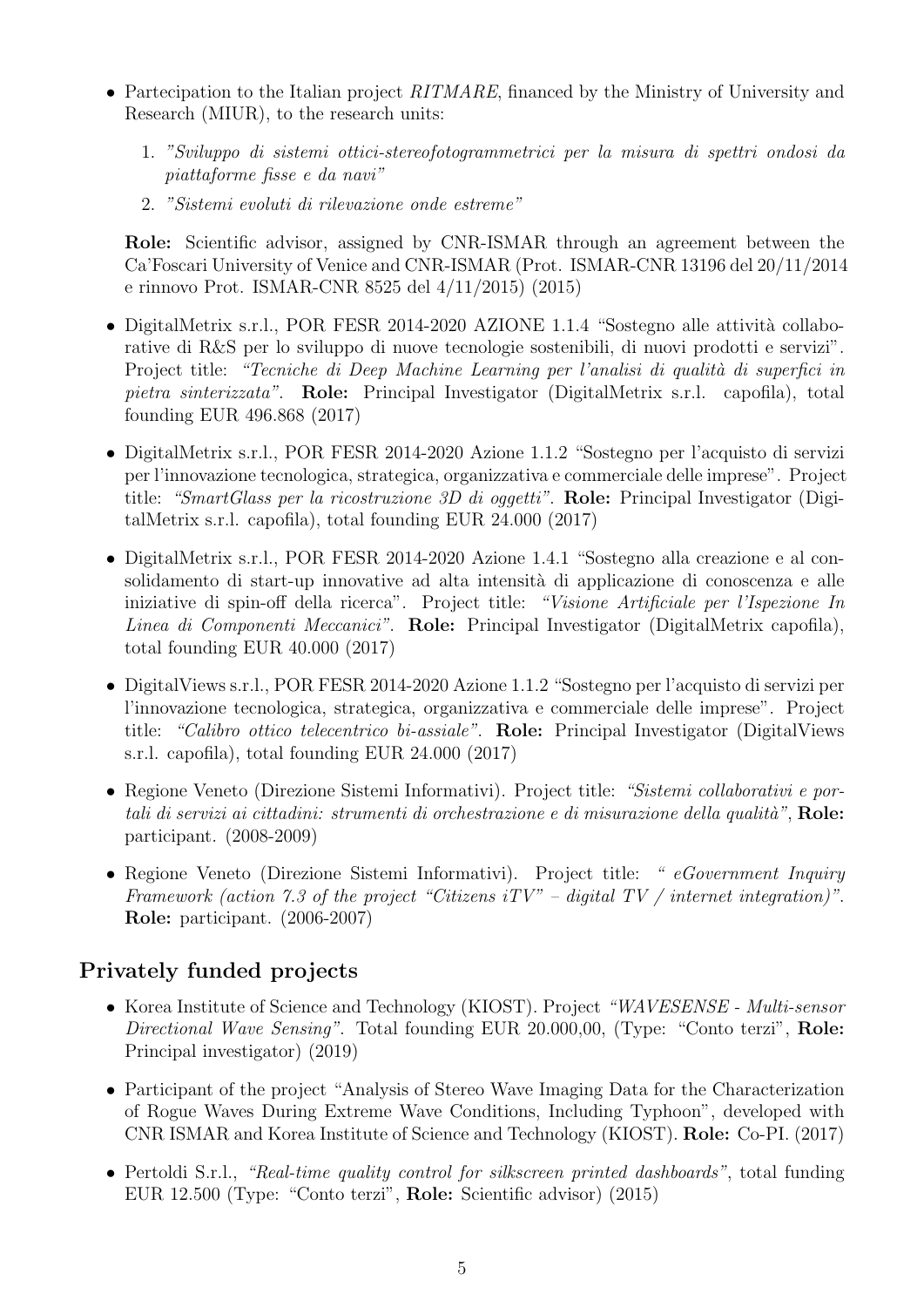- Dynamic Technologies S.p.a., "Production quality control for aluminium pipes", total funding EUR 24.860 (Type: "Conto terzi", Role: Scientific advisor) (2015)
- Raco S.p.a., "Non-contact measurement for in-line quality control", total funding EUR 15.000. Role: scientific advisor (2012)
- Telecom Italia S.p.a., "Software-based sensor for depth measurement on mobile phones", total funding EUR 20.000. Role: director of the project (2011)
- CiGraph S.p.a., "Unsupervised scene reconstruction from a sequence of images", total funding EUR 70.000. Role: software developer (2011)
- Luxottica S.p.a., "Fully automated 3D scanning system for small objects", total funding EUR 160.000. Role: software developer (2009-2010)
- Luxottica S.p.a., "Engineering distance based shape search engine", total funding EUR 10.000. Role: software developer (2008)

## Interdisciplinary projects

- First Institute of Oceanography, Quingdao (China) (FIO) and CNR-ISMAR, Venice (Italy). "FIOSMAR Project". Project goal: Develop state-of-the-art techniques for 3D stereo reconstruction of the moving water surface (and the corresponding space-time wave spectrum) in a large wind tank. Role: Senior scientist (2017-2018)
- Korea Institute of Ocean Science and Technology (Korea) and CNR-ISMAR, Venice (Italy). "Analysis of stereo wave imaging data for the characterization of rogue waves during extreme wave conditions, including typhoons". **Project goal:** 3D reconstruction of sea waves to characterize rogue wave events during typhoons. Role: Senior scientist (2017-2018)

# Teaching

### General activities

- Supervisor of a PhD student (ciclo XXXV, borsa ministeriale). Research topic: "Polarization imaging" (2019-today)
- Supervisor of a PhD student (ciclo XXXII, borsa ministeriale). Research topic: "3D structured light scanning" (2018-2020)
- Member of the Teaching Committee of the International PhD Programme in Computer Science of the Ca'Foscari University of Venice. (since 2018).
- Member of the Teaching Committee of the degree course in Computer Science of the Ca'Foscari University of Venice. (since 2018)
- "Delegato all'orientamento in ingresso" for the degree course in Computer Science (since 2018)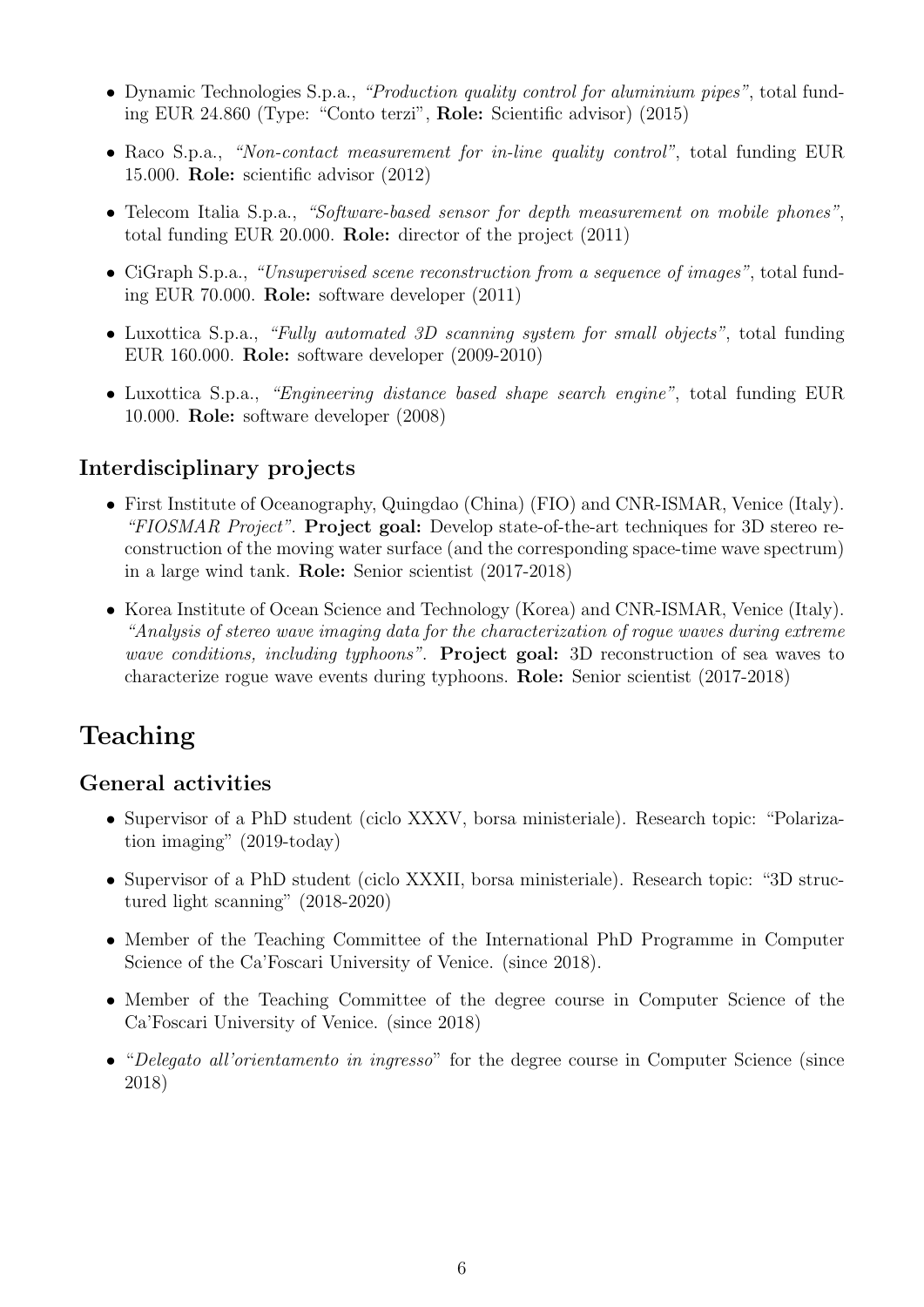## Upper-division undergraduate courses

- Geometric and 3D Computer Vision (48 hours), Università Ca' Foscari Venezia (2020)
- *Computer Vision* (48 hours), Università Ca' Foscari Venezia (2019)
- Data science (part of the Master in Digital Humanities) (12 hours), Università Ca' Foscari Venezia (2018)
- Computer science applications to cultural heritage  $(48 \text{ hours})$ , Università Ca' Foscari Venezia (2018)
- Computer Vision (30 hours), Università Ca' Foscari Venezia (2018)
- Computer science applications to cultural heritage  $(48 \text{ hours})$ , Università Ca' Foscari Venezia (2017)
- Data science (part of the Master in Digital Humanities) (12 hours), Università Ca' Foscari Venezia (2018)
- *Computer Vision* (30 hours), Università Ca' Foscari Venezia (2017)
- Data science (part of the Master in Digital Humanities) (12 hours), Università Ca' Foscari Venezia (2017)
- Data mining and pattern recognition (part of the Master in Digital Humanities) (8 hours), Università Ca' Foscari Venezia (2016)

#### Lower-division undergraduate courses

- Tecnologie e applicazioni Web (48 hours), Università Ca' Foscari Venezia (2020)
- Lab of Web Technologies (30 hours), Università Ca' Foscari Venezia (2019)
- Tecnologie e applicazioni Web (48 hours), Università Ca' Foscari Venezia (2019)
- Tecnologie e applicazioni Web (48 hours), Università Ca' Foscari Venezia (2018)
- Preparatory course on mathematics (20 hours), Università Ca' Foscari Venezia (2016)
- *Discrete Mathematics* (18 hours), Università Ca' Foscari Venezia (2015)

#### Post-diploma courses

- Data Science (4 hours), course for high school teachers offered as part of the "*Progetto*" Lauree Scientifiche" (PLS). 2019
- *JOuery Mobile and Apache Cordova* (8 hours), FTE course managed by Sive Formazione S.r.l. (2017)
- Introduction to Node.js (4 hours), FTE course managed by Sive Formazione S.r.l. (2017)
- Android App Programming (12 hours), Istituto Tecnico Industriale Statale "Max Planck" (2016)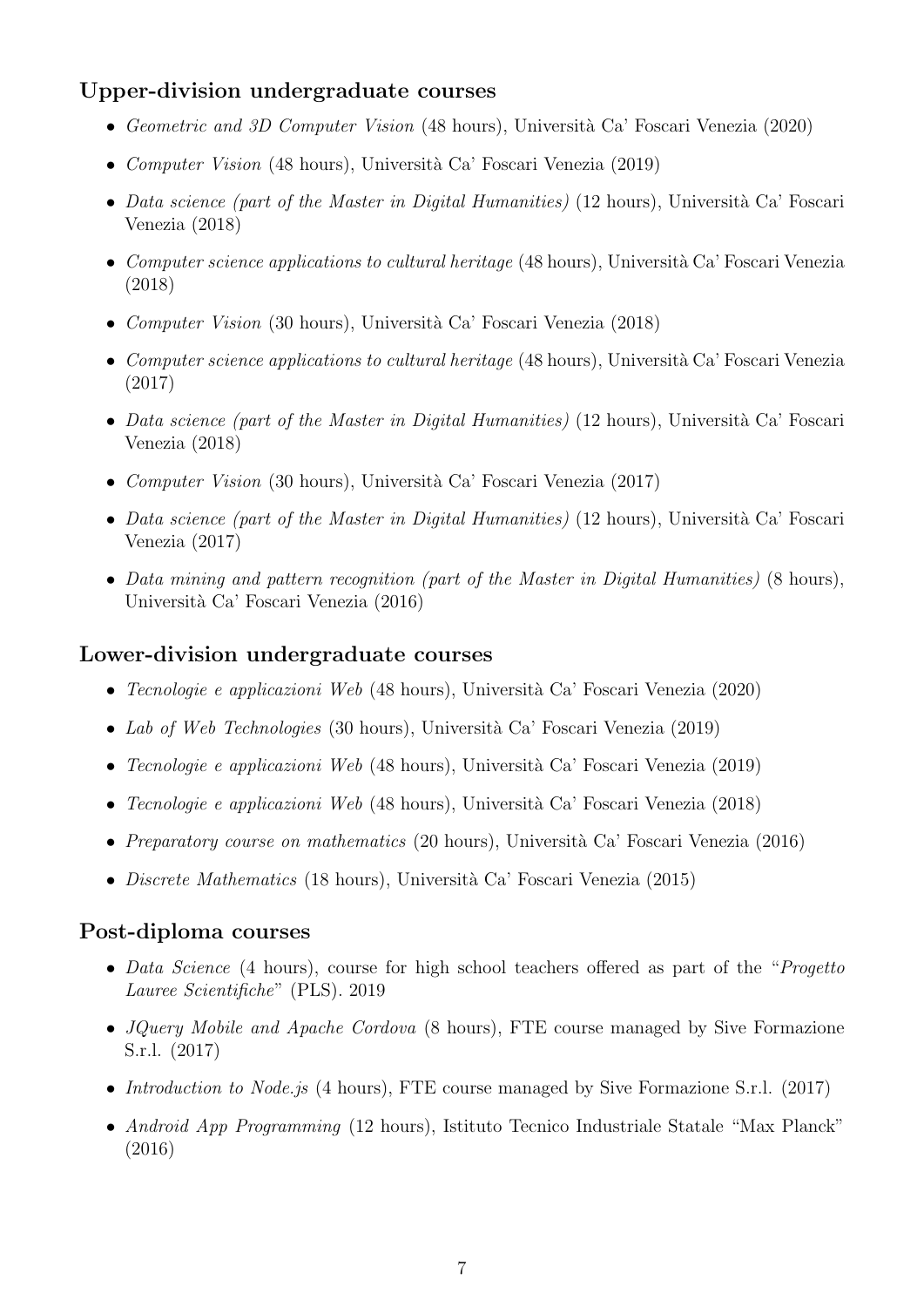### Teaching assistant

- Linguaggi per la Rete (30 hours), Università Ca' Foscari Venezia (2015)
- *Computer Vision* (20 hours), Università Ca' Foscari Venezia (2014)
- Calcolo 2 (30 hours), Università Ca' Foscari Venezia (2013)
- Calcolo 1 (30 hours), Università Ca' Foscari Venezia (2012)

# Thesis advisory or co-advisory

## PhD thesis

• Pistellato Mara, "Structured-Light 3D Reconstruction and Applications", 2020. Supervisor

### Master thesis

• Melanciuc Doina, "Melting Sources Meta Library", 2018. Supervisor

### Bachelor thesis

- Yeh Riccardo Xu, "Sviluppo progetto Android in linguaggio kotlin per gestione comande di un ristorante", 2020. Supervisor
- Ormitti Filippo, "Integrazione tra Sugarcrm e LivePerson", 2020. Supervisor
- Carraro Matteo, "Web Application per la visualizzazione e previsione di PM10 e Ozono", 2019. Supervisor
- Cecchini Davide, "Sviluppo di un'applicazione web per il cheating detection nei sondaggi online", 2019. Supervisor
- Jasari Besar, "Sistema di Parcheggio Automatico", 2019. Supervisor
- De Liberali Giacomo, "Sistema di Gestione Interships", 2018. Supervisor
- Dainsese Fabio, "Una web application per la didattica della Computer Vision", 2018. Supervisor

# Awards and recognitions

### Scientific awards

- Winner of the best paper award for the journal "Computers & Geosciences" (impact factor 2.56, 5-year impact factor 2.89, SJR 1.35). Manuscript title: WASS: An open-source pipeline for 3D stereo reconstruction of ocean waves. (2017)
- Winner of Premi alla Ricerca 2015 categoria "dottorandi e/o neodottori di ricerca", issued by Universit`a Ca' Foscari Venezia to young researchers and PhD students (2015)
- Winner of the best research work, issued by Università Ca' Foscari Venezia, for the scientific achievements obtained during PhD studies (2011 and 2013)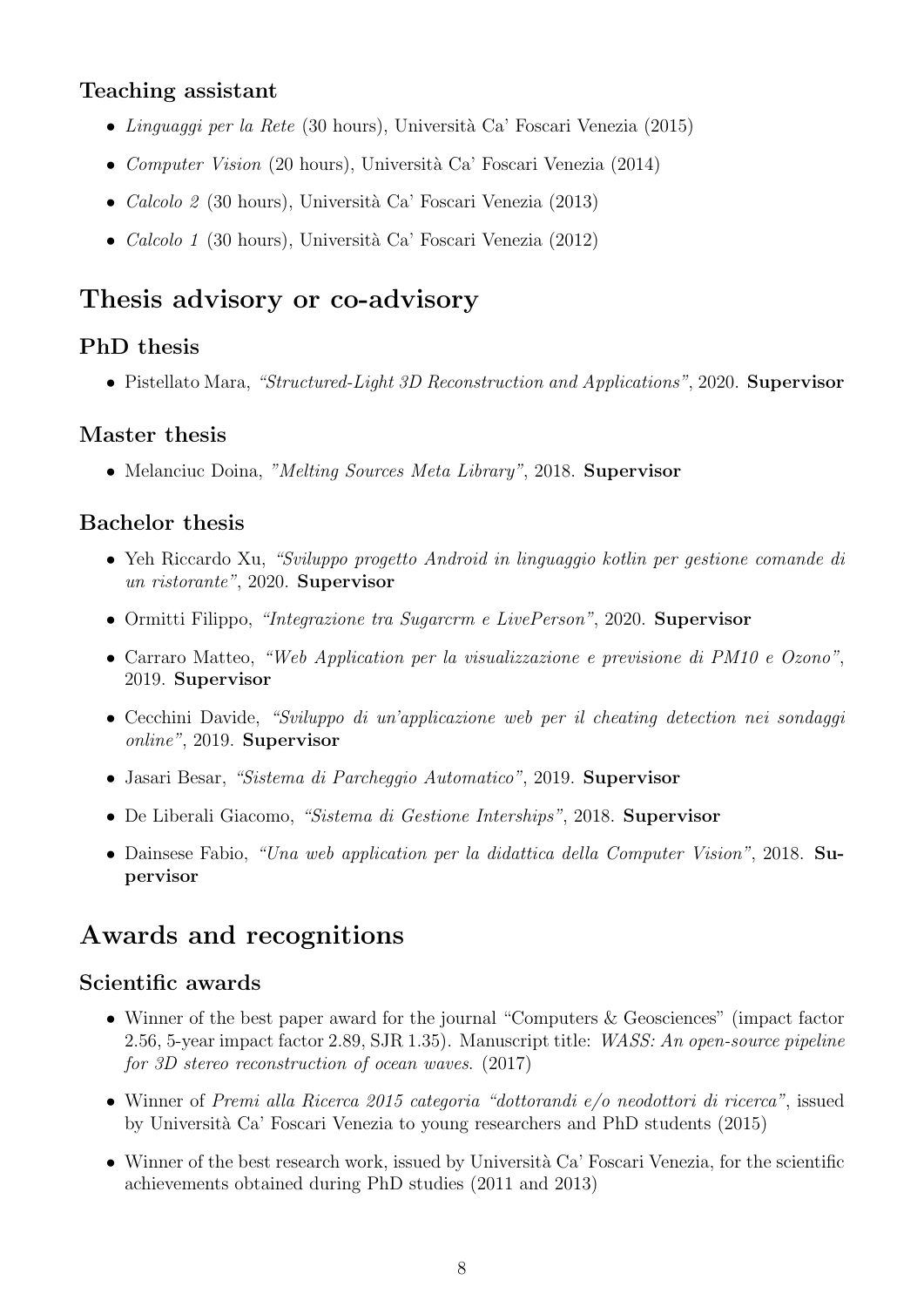## Industrial awards

- Winner of the  $\#WCAP$  start-up accelerator program issued by "TIM S.p.A" to support the initial development of structured light scanning solutions of DigitalMetrix s.r.l. (2016)
- Winner of the Working Capital award issued by "Telecom Italia S.p.A." for innovative industrial research on real-time algorithms for the adoption of augmented reality on mobile devices (2011)
- Winner of the "IMPRESA" grant issued by the Ministry of Economic Development for academic Spin-Offs startups with a business proposal focused on the applications of Computer Vision in industrial scenarios (2010)

## Grants and scholarships

- Winner of the comparative evaluation procedure for a total of 3 post-doc positions at Università Ca' Foscari Venezia (2014-2017)
- PhD studies funded by national grant (2012-2014)

# Editorial boards membership

- Editor of the special issue "Spatially Distributed Sea Wave Measurements". Journal "Marine" Science and Engineering" IF. 1.73. (2020)
- Editor of the special issue "Applications and Challenges of Internet of Underwater Things". Journal "Sensors" IF. 3.03. (2020)
- Local chair of IAPR Joint International Workshops on Statistical techniques in Pattern Recognition (SPR 2020) and Structural and Syntactic Pattern Recognition (SSPR 2020).
- Member of the program committee for the "International Aerial Archaeology Conference" (AARG 2018), focusing on technologies for 3D reconstruction of archaeological sites, remote sensing and coastal environment monitoring. (2018)

### International conferences and workshops

- Oral presentation at the ECCV workshop "4th Workshop on Computer Vision for Art Analysis" (VISART2018). Keynote title: "Saliency-Driven Variational Retargeting for Historical Maps". 09/09/2018
- Oral presentation at the workshop "Measuring, Modelling and Predictiong Marine Environments: State of the Art and Challenges" (THEMES 2017). Keynote title: "A new technique for sea-current estimation from 3D stereo data". 15-17/11/2017.
- Invited speaker to the "2nd Ocean Surface Waves and Wave-Coupled Processes", Quingdao, China. Keynote topic was the development of a stereo system for the 3D reconstruction of water surface in a water tank. 10-12/10/2017.
- Invited speaker to the "19 th Pacific Asian Marginal Seas meeting" (PAMS2017). Keynote title: "Accurate space-time observation of oceanic extreme waves using stereo wave imaging systems". 11-13/04/2017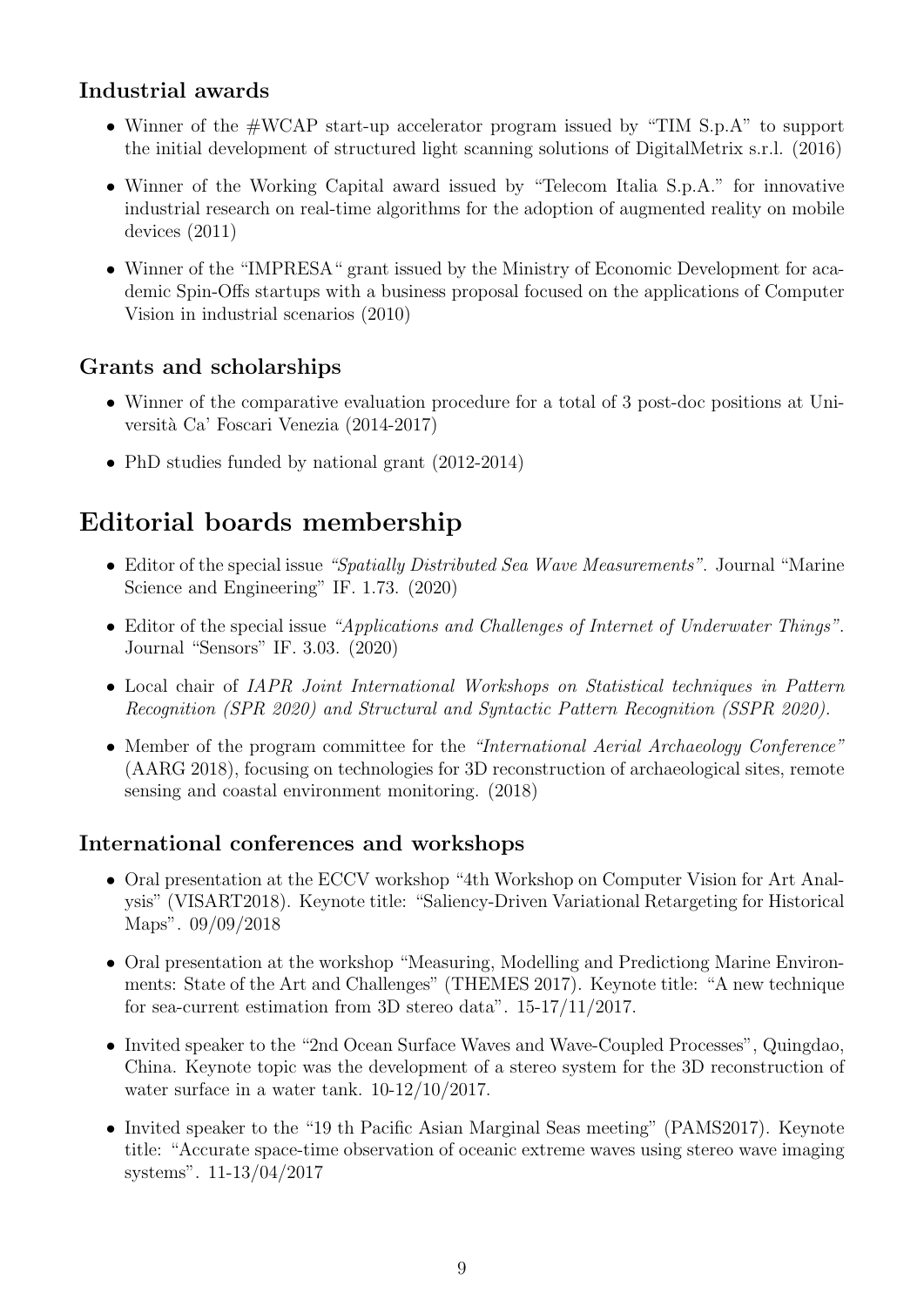- Oral presentation at the workshop "Measuring, Modelling and Predictiong Marine Environments: State of the Art and Challenges" (THEMES 2016). Keynote title: "A Surface Regression Approach for Sea Temperature and Salinity Enforcing Hydrostatic Equilibrium". 23-25/11/2016
- Oral presentation at the conference "Software and Emerging Technologies for Education, Culture, Entertainment , and Commerce" (SETECEC 2012). Keynote title: "A Practical Setup for Projection-Based Augmented Maps". 28-29/03/2012
- Oral presentation at the conference "Software and Emerging Technologies for Education, Culture, Entertainment , and Commerce" (SETECEC 2012). Keynote title: "Learning Computer Vision Through the Development of a Camera-Trackable Game Controller". 28- 29/03/2012
- Oral presentation at the "First Joint Conf. 3D Imaging, Modeling, Processing, Visualization, Transmission" (3DIMPVT2011). Keynote title: "Image-Space Marker Detection and Recognition using Projective Invariants". 16-19/05/2011

# Events, communication and science popularization

### Newspaper articles

• "Osservare il mare in tre dimensioni - una nuova tecnologia italiana", published on the italian newspaper "Corriere della Sera", 2017 February  $1^{st}$ http://www.corriere.it/video-articoli/2017/02/01/osservare-mare-tre-dimensioni/bdf3c360 e872-11e6-b85e-cfb9b1bcef6b.shtml

### TV appearances

• Geo&Geo, RAI 3 (Italian national public channel), Illustration of the basic principles of contact-less 3D reconstruction and presentation of a prototype scanning machine developed at Universit`a Ca' Foscari Venezia (2012)

### Events and exhibitions

- VenetoNight 2017 (European Commission Funded Researchers' Night), Computer Vision and 3D reconstruction demo, "Sea-waves  $3D$  reconstruction", Università Ca' Foscari Venezia (2017)
- VenetoNight 2014 (European Commission Funded Researchers' Night), Computer Vision and Artificial Intelligence demo, "Virtual Book", Università Ca' Foscari Venezia (2014)
- VenetoNight 2013 (European Commission Funded Researchers' Night), Computer Vision and Artificial Intelligence demo, "3D Interactive table", Università Ca' Foscari Venezia (2013)
- VenetoNight 2012 (European Commission Funded Researchers' Night), Computer Vision and Artificial Intelligence demo, "Vision-based non-photorealistic representation and automated hand drawing by a robotic arm", Università Ca' Foscari Venezia (2012)
- VenetoNight 2011 (European Commission Funded Researchers' Night), Interactive technical demo, "Projected Augmented Reality: a practical setup for public interactive augmented  $maps$ ", Università Ca' Foscari Venezia (2011)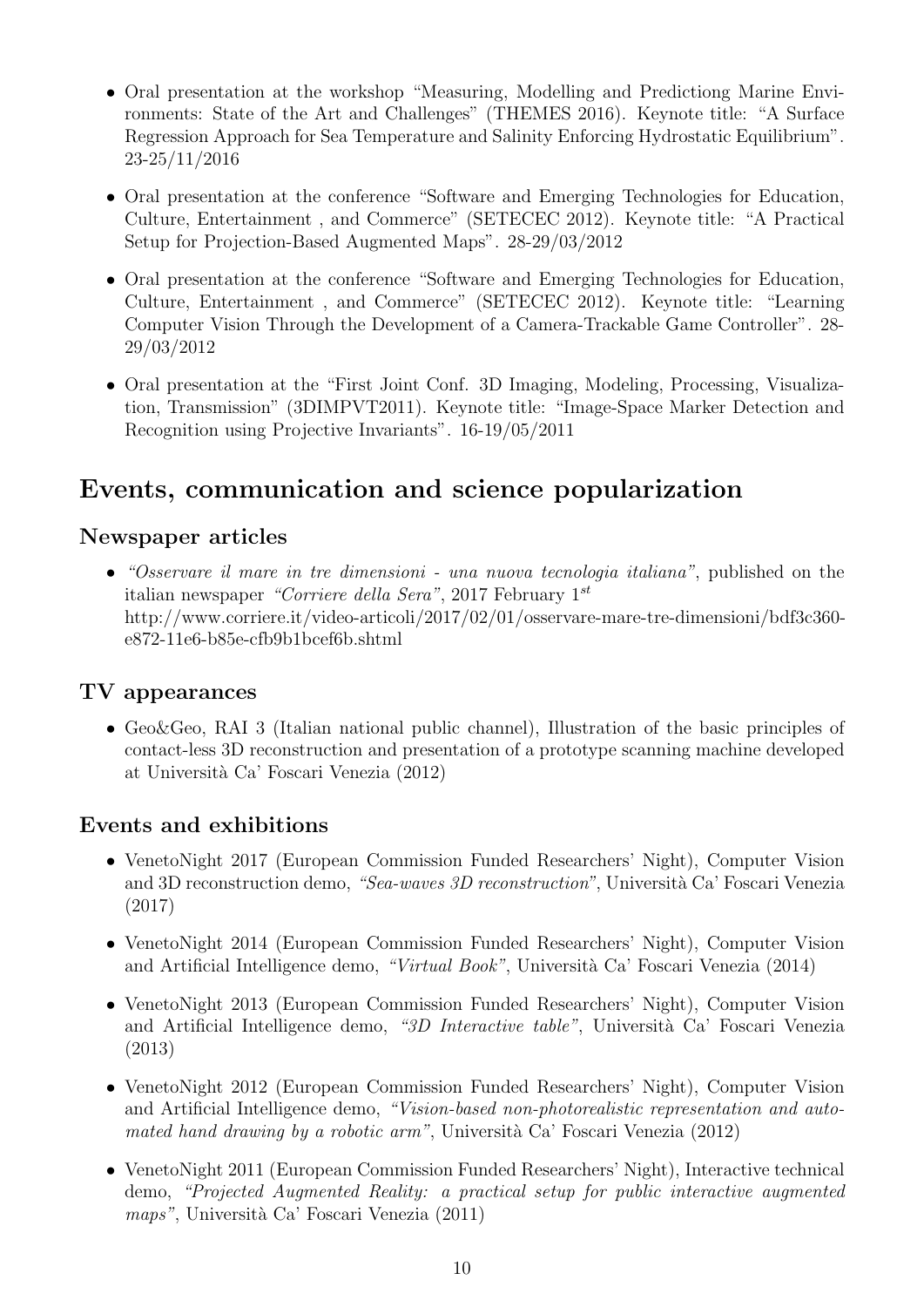- BBCC Expo 2011 XV Salone dei Beni e delle Attività Culturali e del Restauro (Cultural Heritage Exposition), Interactive technical demo, "A tangible interface for a multiuser video presentation tabletop", Terminal Passeggeri Venezia (2011)
- Digital Week 2011 (European Commission Funded Technological Exposition), Interactive technical demo, "Automated 3D scanning of small artifacts", Università Ca' Foscari Venezia (2011)
- VenetoNight 2010 (European Commission Funded Researchers' Night), Interactive technical demo, "Automatic 3D reconstruction of the human face from a series of webcam shots", Università Ca' Foscari Venezia (2010)

# Technical Skills

- 3D reconstruction and Camera calibration
- Image processing
- Machine learning
- Computational geometry
- Linear and non-linear numerical optimization

## Software development

- Matlab<sup>®</sup> technical computing language
- $C_{++}$ , C, Javascript, Python, Objective-C,  $C_{+}$  and Java programming languages (in order of proficiency)
- KERAS Deep-Learning framework
- GPGPU frameworks (Thrust, ArrayFire, Tensorflow, etc.)
- Qt and .NET framework
- Javascript-based web stacks
- CMake build system and git VCS

## Mobile/embedded applications development

- Google Android and Apple iOS
- OpenGL ES frameworks, shaders programming
- ARM programming for embedded platforms
- Embedded Linux

## Computer graphics

- OpenGL and DirectX frameworks
- Unity game engine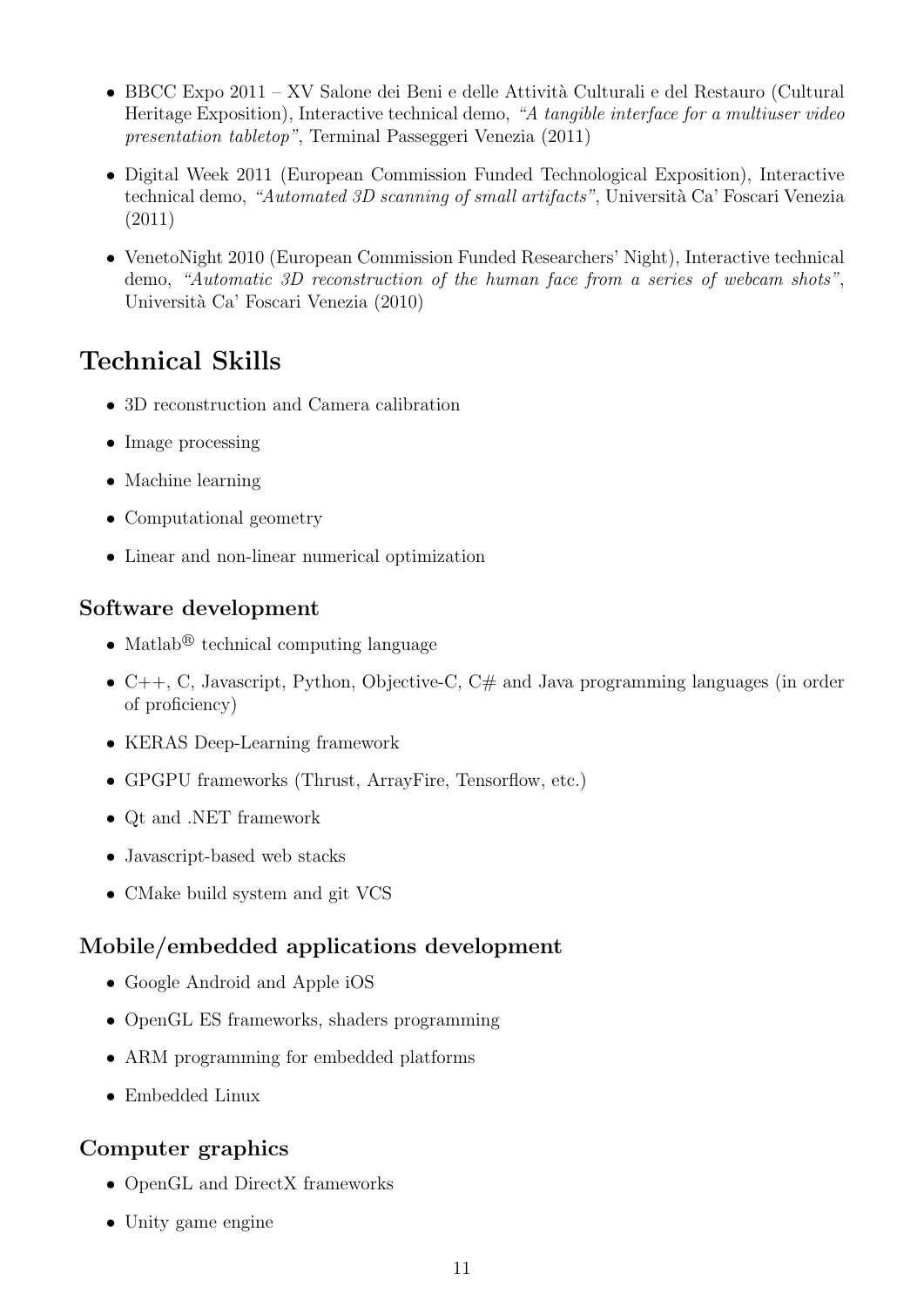# Professional services

## Conferences referee

European Conference of Computer Vision (ECCV) 2018, 23rd ACM Symposium on Virtual Reality Software and Technology (VRST 2017), 26th IEEE Conference on Computer Vision and Pattern Recognition (CVPR 2013), 23th International Joint Conference on Artificial Intelligence (IJCAI 2013), 11th Int. Conf. on Information Systems and Industrial Management (CISIM 2012).

## Journals referee

IET Computer Vision; IET Image Processing; Pattern Recognition; Pattern Recognition Letters; Machine Vision and Application.

# Scientific collaborations

- CNR ISMAR, Italy, Dr. Alvise Benetazzo
- Imperial College, UK, Dr. Adrian Callaghan
- First Institute of Oceanography (FIO), Qingdao, P.R. China, Prof. Dr. Fangli Quiao
- Korea Institute Of Ocean Science and Technology (KIOST), Korea. Dr. Jeseon Yoo

# $Bibliometrics<sup>1</sup>$

H-index: 12 Number of publications: 54 Number of citations: 473 (in 350 documents) Orcid ID: orcid.org/0000-0001-6668-1556 Scopus Author ID: 39261114300

<sup>1</sup>Data according to Scopus (Author ID 39261114300). Last update February 21, 2020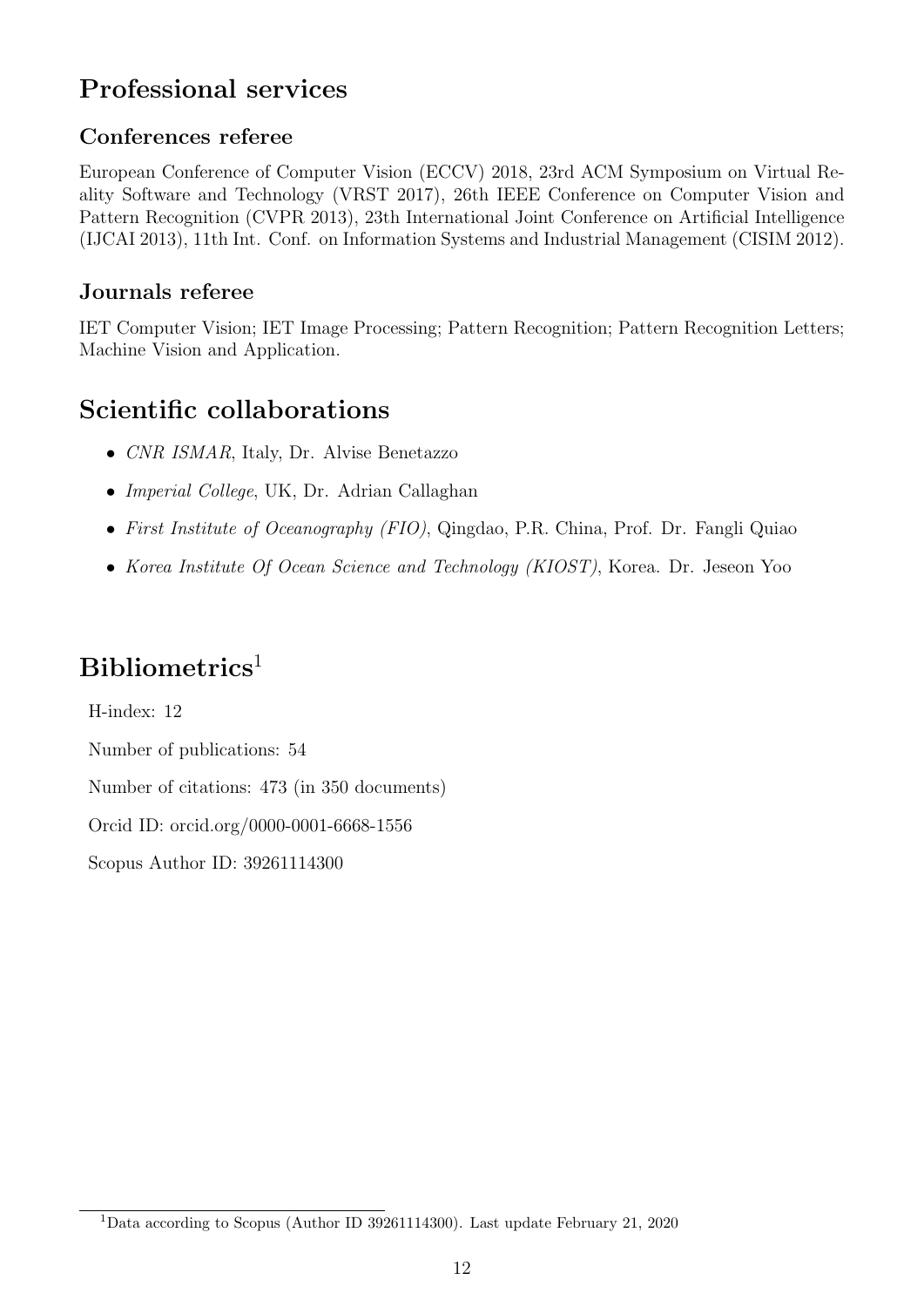# Publications

## International journals

- 1. Pistellato, M., Bergamasco, F., Albarelli, A., Cosmo, L., Gasparetto, A., Torsello, A. "Robust phase unwrapping by probabilistic consensus", Optics and Lasers in Engineering, vol. 121, pp. 428-440, 2019 DOI: 10.1016/j.optlaseng.2019.05.006
- 2. Benetazzo, A., Cavaleri, L., Ma, H., Jiang, S., Bergamasco, F., Jiang, W., Chen, S., Qiao, F. "Analysis of the effect of fish oil on wind waves and implications for air-water interaction studies", Ocean Science, vol. 15, pp. 725-743, 2019 DOI: 10.5194/os-15-725-2019
- 3. Benetazzo, A., Bergamasco, F., Yoo, J., Cavaleri, L., Kim, S.-S., Bertotti, L., Barbariol, F., Shim, J.-S. "Characterizing the signature of a spatio-temporal wind wave field", Ocean Modelling, vol. 129, pp. 104-123, 2018 DOI: 10.1016/j.ocemod.2018.06.007
- 4. Benetazzo, A., Serafino, F., Bergamasco, F., Ludeno, G., Ardhuin, F., Sutherland, P., Sclavo, M., Barbariol, F. "Stereo imaging and X-band radar wave data fusion: An assessment", Ocean Engineering, vol. 152, pp. 346-352, 2018 DOI: 10.1016/j.oceaneng.2018.01.077
- 5. Benetazzo, A., Ardhuin, F., Bergamasco, F., Cavaleri, L., Guimarães, P.V., Schwendeman, M., Sclavo, M., Thomson, J., Torsello, A. "On the shape and likelihood of oceanic rogue waves", Scientific Reports, vol. 7, 2017 DOI: 10.1038/s41598-017-07704-9  $[5-year IF: 4.84]$
- 6. Bergamasco, F., Torsello, A., Sclavo, M., Barbariol, F., Benetazzo, A. "WASS: An opensource pipeline for 3D stereo reconstruction of ocean waves", Computers and Geosciences, vol. 107, pp. 28-36, 2017 DOI: 10.1016/j.cageo.2017.07.001 [5-year IF: 2.81]
- 7. Alvise , B., Barbariol , F., Bergamasco , F., Carniel , S., Sclavo , M. "Space-time extreme wind waves: Analysis and prediction of shape and height", Ocean Modelling, vol. 113, pp. 201-216, 2017 DOI: 10.1016/j.ocemod.2017.03.010
- 8. Barbariol, F., Alves, J.-H.G.M., Benetazzo, A., Bergamasco, F., Bertotti, L., Carniel, S., Cavaleri, L., Y. Chao, Y., Chawla, A., Ricchi, A., Sclavo, M., Tolman, H. "Numerical modeling of space-time wave extremes using WAVEWATCH III", Ocean Dynamics, vol. 67, pp. 535-549, 2017 DOI: 10.1007/s10236-016-1025-0  $[IF: 1.59]$
- 9. Bergamasco, F., Albarelli, A., Cosmo, L., Rodola, E., Torsello, A. "An Accurate and Robust Artificial Marker Based on Cyclic Codes", IEEE Transactions on Pattern Analysis and Machine Intelligence, vol. 38, pp. 2359-2373, 2016 DOI: 10.1109/TPAMI.2016.2519024 [5-year IF: 8.32]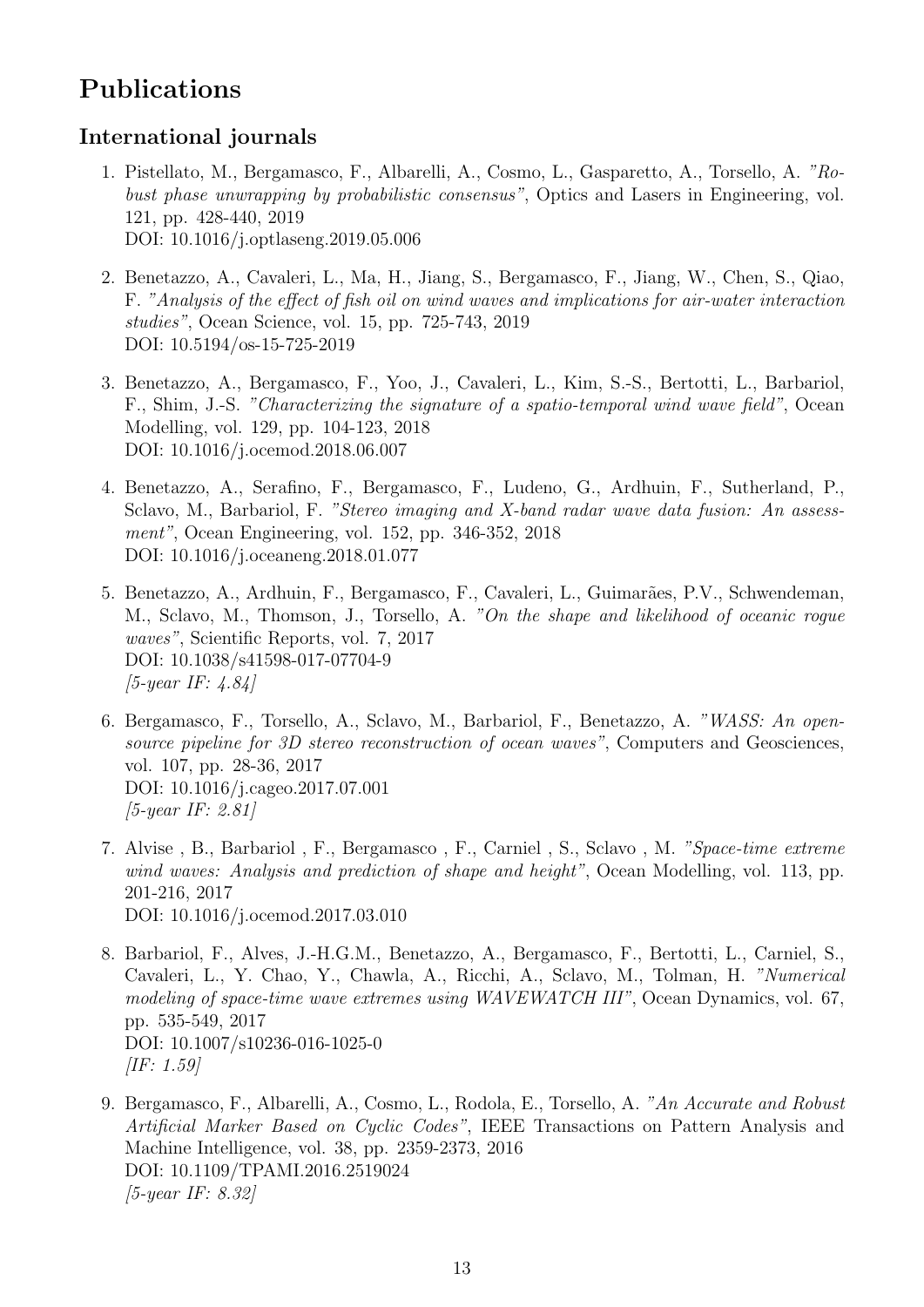- 10. Bergamasco, F., Benetazzo, A., Barbariol, F., Carniel, S., Sclavo, M. "Multi-view horizondriven sea plane estimation for stereo wave imaging on moving vessels", Computers and Geosciences, vol. 95, pp. 105-117, 2016 DOI: 10.1016/j.cageo.2016.07.012 [5-year IF: 2.81]
- 11. Benetazzo, A., Barbariol, F., Bergamasco, F., Torsello, A., Carniel, S., Sclavo, M. "Stereo wave imaging from moving vessels: Practical use and applications", Coastal Engineering, vol. 109, pp. 114-127, 2016 DOI: 10.1016/j.coastaleng.2015.12.008  $[5-year IF: 3.404]$
- 12. Albarelli, A., Cosmo, L., Bergamasco, F., Sartoretto, F., Torsello, A. "A 5 degrees of freedom multi-user pointing device for interactive whiteboards", Pattern Analysis and Applications, vol. 19, pp. 237-250, 2016 DOI: 10.1007/s10044-015-0457-3 [IF: 1.22]
- 13. Albarelli, A., Cosmo, L., Bergamasco, F., Sartoretto, F. "Phase-based spatio-temporal interpolation for accurate 3D localization in camera networks", Pattern Recognition Letters, vol. 63, pp. 1-8, 2015 DOI: 10.1016/j.patrec.2015.05.014 [5-year IF: 2.16]
- 14. Sclavo, M., Barbariol, F., Bergamasco, F., Carniel, S., Benetazzo, A. "Italian seas wave extremes: a preliminary assessment", Rendiconti Lincei, vol. 26, pp. 25-35, 2015 DOI: 10.1007/s12210-015-0380-y
- 15. Leckler, F., Ardhuin, F., Peureux, C., Benetazzo, A., Bergamasco, F., Dulov, V. "Analysis and interpretation of frequency-wavenumber spectra of young wind waves", Journal of Physical Oceanography, vol. 45, pp. 2484-2496, 2015 DOI: 10.1175/JPO-D-14-0237.1 [IF: 3.13]
- 16. Benetazzo, A., Barbariol, F., Bergamasco, F., Torsello, A., Carniel, S., Sclavo, M. "Observation of extreme sea waves in a space-time ensemble", Journal of Physical Oceanography, vol. 45, pp. 2261-2275, 2015 DOI: 10.1175/JPO-D-15-0017.1 [IF: 3.13]
- 17. Bergamasco, F., Albarelli, A., Torsello, A. "Pi-Tag: A fast image-space marker design based on projective invariants", Machine Vision and Applications, vol. 24, pp. 1295-1310, 2013 DOI: 10.1007/s00138-012-0469-6 [5-year IF: 2.06]
- 18. Albarelli, A., Bergamasco, F., Celentano, A., Cosmo, L., Torsello, A. "Using multiple sensors for reliable markerless identification through supervised learning", Machine Vision and Applications, vol. 24, pp. 1539-1554, 2013 DOI: 10.1007/s00138-013-0492-2 [5-year IF: 2.06]
- 19. Rodol`a, E., Albarelli, A., Bergamasco, F., Torsello, A. "A scale independent selection process for 3D object recognition in cluttered scenes", International Journal of Computer Vision, vol. 102, pp. 129-145, 2013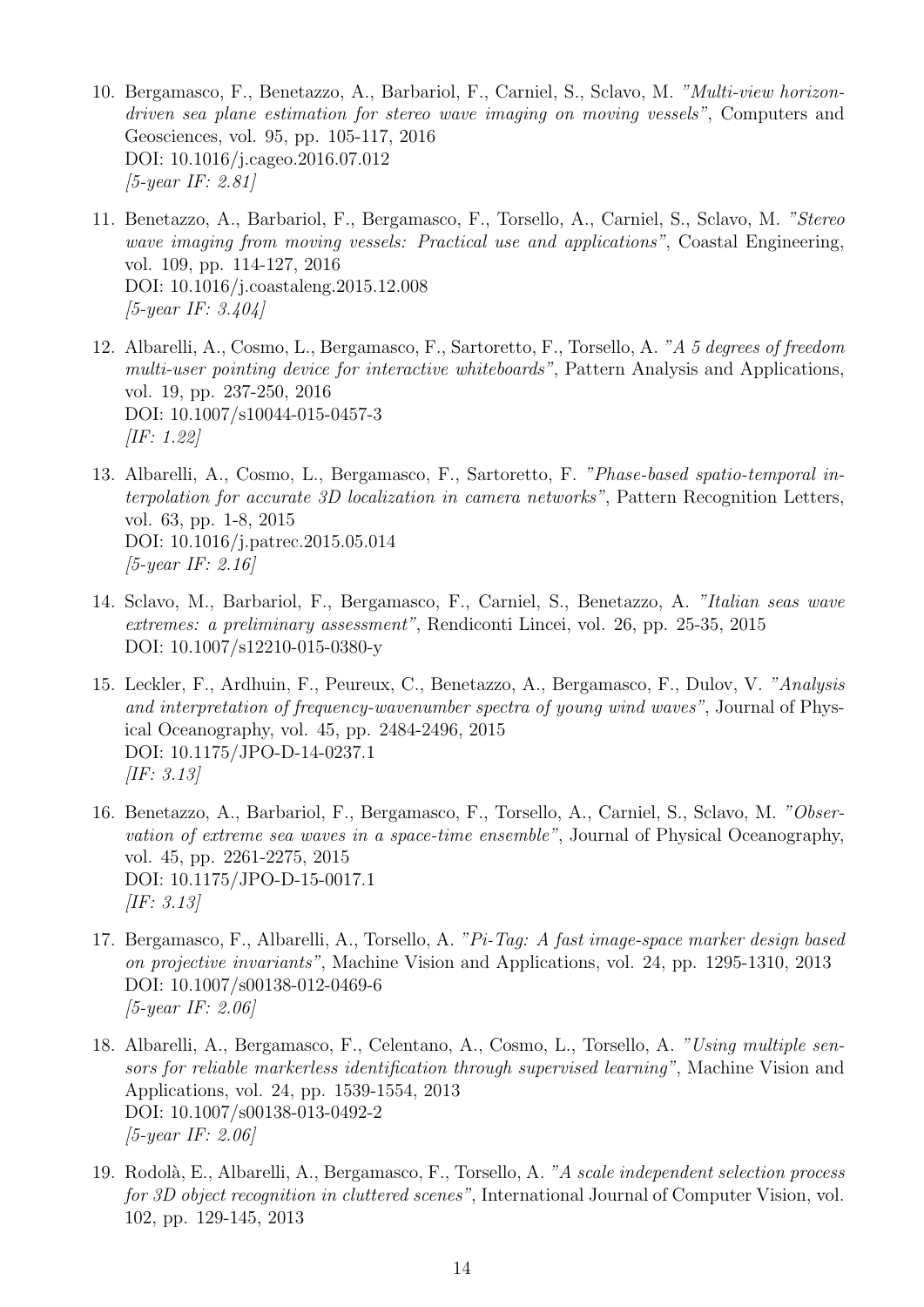DOI: 10.1007/s11263-012-0568-x [5-year IF: 5.18]

- 20. Bergamasco, F., Albarelli, A., Torsello, A. "A graph-based technique for semi-supervised segmentation of 3D surfaces", Pattern Recognition Letters, vol. 33, pp. 2057-2064, 2012 DOI: 10.1016/j.patrec.2012.03.015 [5-year IF: 2.16]
- 21. Bergamasco, F., Albarelli, A., Torsello, A. "Semi-supervised segmentation of 3D surfaces using a weighted graph representation", Lecture Notes in Computer Science (including subseries Lecture Notes in Artificial Intelligence and Lecture Notes in Bioinformatics), vol. 6658 LNCS, pp. 225-234, 2011 DOI: 10.1007/978-3-642-20844-7 23

### Book chapters

- 1. Albarelli, A., Bergamasco, F., Torsello, A. "Learning computer vision through the development of a camera-trackable game controller", Computer Vision: Concepts, Methodologies, Tools, and Applications, pp. 1893-1903, 2018 DOI: 10.4018/978-1-5225-5204-8.ch080
- 2. Albarelli, A., Cosmo, L., Bergamasco, F. "Practical metrics for error assessment with interactive museum installations", Handbook of Research on Interactive Information Quality in Expanding Social Network Communications, pp. 70-83, 2014 DOI: 10.4018/978-1-4666-7377-9.ch005
- 3. Bergamasco, F., Albarelli, A., Torsello, A. "A practical setup for projection- based augmented maps", Advanced Research and Trends in New Technologies, Software, Human-Computer Interaction, and Communicability, pp. 13-22, 2013 DOI: 10.4018/978-1-4666-4490-8.ch002
- 4. Albarelli, A., Bergamasco, F., Torsello, A. "Learning computer vision through the development of a camera-trackable game controller", Advanced Research and Trends in New Technologies, Software, Human-Computer Interaction, and Communicability, pp. 154-163, 2013

DOI: 10.4018/978-1-4666-4490-8.ch015

### Refereed conference papers

- 1. Bergamasco, F., Traviglia, A., Torsello, A. "Saliency-Driven Variational Retargeting for Historical Maps", Lecture Notes in Computer Science (including subseries Lecture Notes in Artificial Intelligence and Lecture Notes in Bioinformatics), vol. 11130 LNCS, pp. 617-630, 2019 DOI: 10.1007/978-3-030-11012-3 47
- 2. Pistellato, M., Bergamasco, F., Albarelli, A., Torsello, A. "Robust cylinder estimation in point clouds from pairwise axes similarities", ICPRAM 2019 - Proceedings of the 8th International Conference on Pattern Recognition Applications and Methods, pp. 640-647, 2019
- 3. Pistellato, M., Bergamasco, F., Albarelli, A., Cosmo, L., Gasparetto, A., Torsello, A. "Stochastic phase estimation and unwrapping", ICPRAM 2019 - Proceedings of the 8th International Conference on Pattern Recognition Applications and Methods, pp. 200-209,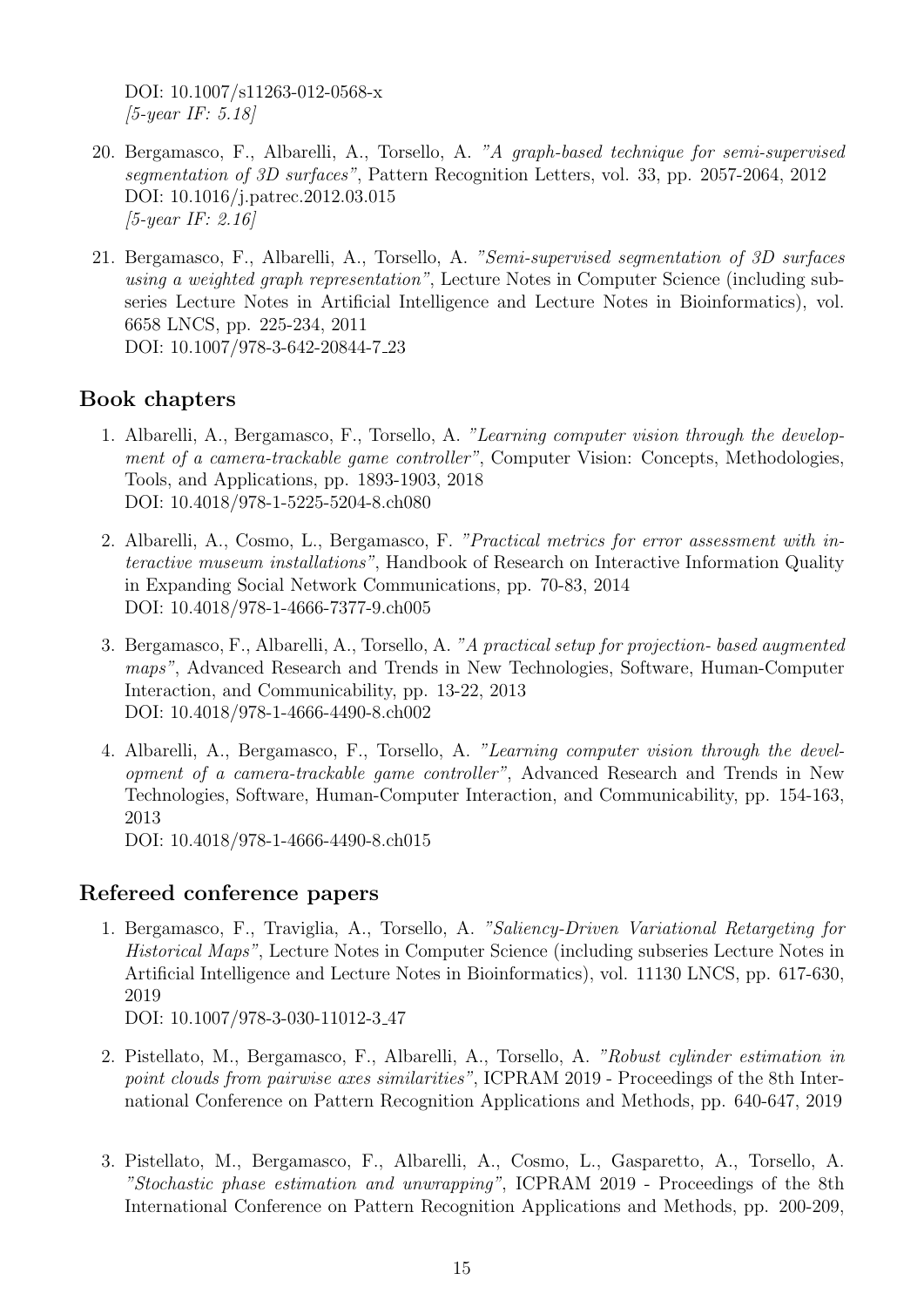- 4. Pistellato, M., Cosmo, L., Bergamasco, F., Gasparetto, A., Albarelli, A. "Adaptive Albedo Compensation for Accurate Phase-Shift Coding", Proceedings - International Conference on Pattern Recognition, vol. 2018-August, pp. 2450-2455, 2018 DOI: 10.1109/ICPR.2018.8545465
- 5. Pistellato, M., Bergamasco, F., Cosmo, L., Gasparetto, A., Ressi, D., Albarelli, A. "Neighborhood-Based Recovery of Phase Unwrapping Faults", Proceedings - International Conference on Pattern Recognition, vol. 2018-August, pp. 2462-2467, 2018 DOI: 10.1109/ICPR.2018.8546052
- 6. Gasparetto, A., Ressi, D., Bergamasco, F., Pistellato, M., Cosmo, L., Boschetti, M., Ursella, E., Albarelli, A. "Cross-Dataset Data Augmentation for Convolutional Neural Networks Training", Proceedings - International Conference on Pattern Recognition, vol. 2018- August, pp. 910-915, 2018 DOI: 10.1109/ICPR.2018.8545812
- 7. Bergamasco, F., Cosmo, L., Gasparetto, A., Albarelli, A., Torsello, A. "Parameter-Free Lens Distortion Calibration of Central Cameras", Proceedings of the IEEE International Conference on Computer Vision, vol. 2017-October, pp. 3867-3875, 2017 DOI: 10.1109/ICCV.2017.415
- 8. Bergamasco, F., Torsello, A., Robles-Kelly, A. "Spectral dichromatic parameter recovery from two views via total variation hyper-priors", Lecture Notes in Computer Science (including subseries Lecture Notes in Artificial Intelligence and Lecture Notes in Bioinformatics), vol. 10116 LNCS, pp. 317-333, 2017 DOI: 10.1007/978-3-319-54407-6 21
- 9. Pistellato, M., Albarelli, A., Bergamasco, F., Torsello, A. "Robust joint selection of camera orientations and feature projections over multiple views", Proceedings - International Conference on Pattern Recognition, vol. 0, pp. 3703-3708, 2016 DOI: 10.1109/ICPR.2016.7900210
- 10. Bergamasco, F., Cosmo, L., Schiavinato, M., Albarelli, A., Torsello, A. "Dense multi-view homography estimation and plane segmentation", Proceedings - International Conference on Pattern Recognition, vol. 0, pp. 3739-3744, 2016 DOI: 10.1109/ICPR.2016.7900216
- 11. Cosmo, L., Albarelli, A., Bergamasco, F., Torsello, A., Rodola, E., Cremers, D. "A gametheoretical approach for joint matching of multiple feature throughout unordered images", Proceedings - International Conference on Pattern Recognition, vol. 0, pp. 3715-3720, 2016 DOI: 10.1109/ICPR.2016.7900212
- 12. Bergamasco, F., Albarelli, A., Cosmo, L., Torsello, A., Rodolà, E., Cremers, D. "Adopting an unconstrained ray model in light-field cameras for 3D shape reconstruction", Proceedings of the IEEE Computer Society Conference on Computer Vision and Pattern Recognition, vol. 07-12-June-2015, pp. 3003-3012, 2015 DOI: 10.1109/CVPR.2015.7298919
- 13. Pistellato, M., Bergamasco, F., Albarelli, A., Torsello, A. "Dynamic optimal path selection for 3D Triangulation with multiple cameras", Lecture Notes in Computer Science (including subseries Lecture Notes in Artificial Intelligence and Lecture Notes in Bioinformatics), vol.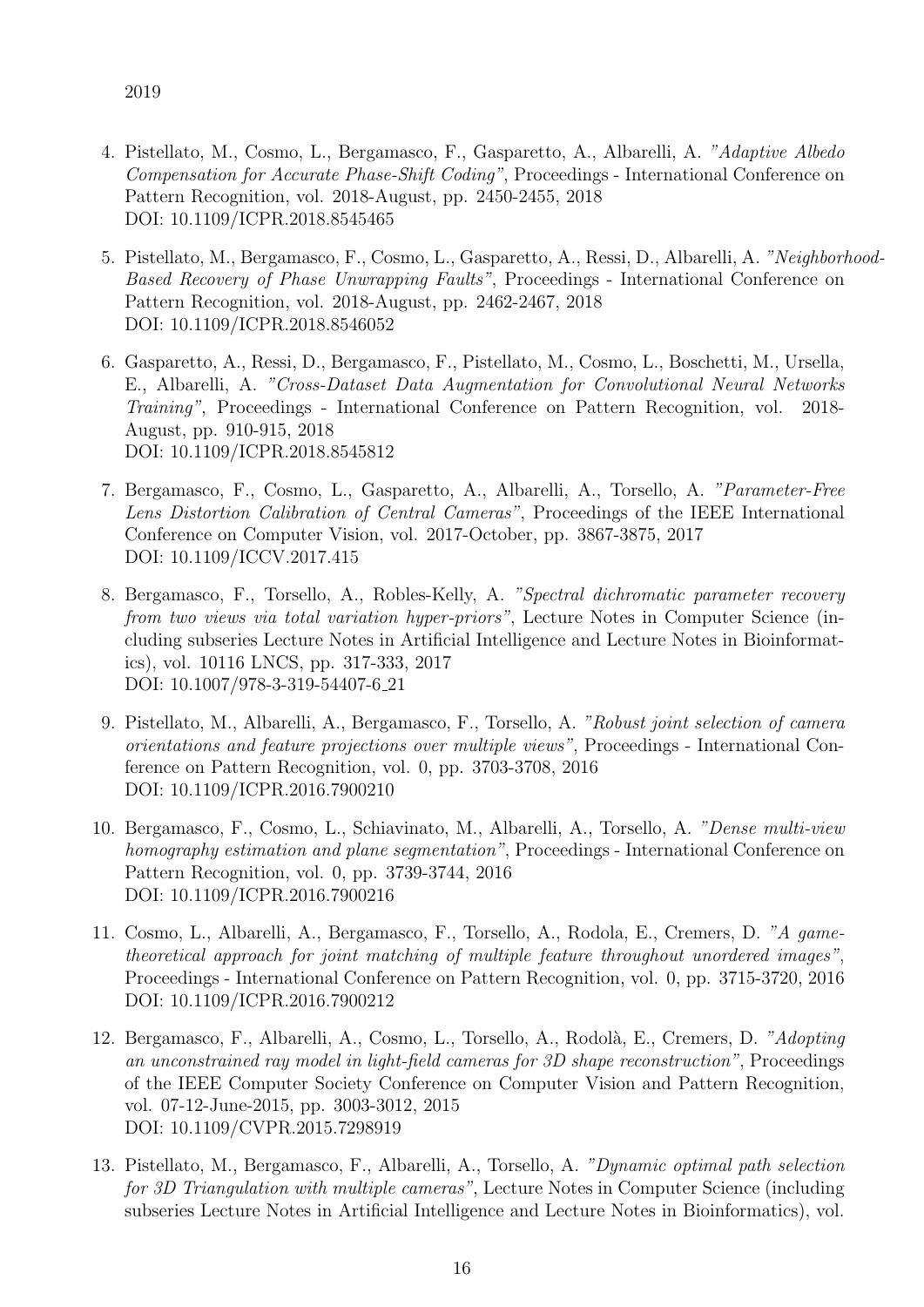9279, pp. 468-479, 2015 DOI: 10.1007/978-3-319-23231-7 42

- 14. Albarelli, A., Cosmo, L., Bergamasco, F., Gasparetto, A. "Objective and subjective metrics for 3D display perception evaluation", ICPRAM 2015 - 4th International Conference on Pattern Recognition Applications and Methods, Proceedings, vol. 2, pp. 309-317, 2015
- 15. Cosmo, L., Albarelli, A., Bergamasco, F. "A low cost tracking system for position-dependent 3D visual interaction", Proceedings of the Workshop on Advanced Visual Interfaces AVI, pp. 351-352, 2014 DOI: 10.1145/2598153.2600030
- 16. Cosmo, L., Albarelli, A., Bergamasco, F., Torsello, A. "Design and Evaluation of a Viewer-Dependent Stereoscopic Display", Proceedings - International Conference on Pattern Recognition, pp. 2861-2866, 2014 DOI: 10.1109/ICPR.2014.493
- 17. Bergamasco, F., Cosmo, L., Albarelli, A., Torsello, A. "Camera calibration from coplanar circles", Proceedings - International Conference on Pattern Recognition, pp. 2137-2142, 2014 DOI: 10.1109/ICPR.2014.372
- 18. Albarelli, A., Cosmo, L., Bergamasco, F., Torsello, A. "High-coverage 3D scanning through online structured light calibration", Proceedings - International Conference on Pattern Recognition, pp. 4080-4085, 2014 DOI: 10.1109/ICPR.2014.699
- 19. Barbariol, F., Benetazzo, A., Bergamasco, F., Carniel, S., Sclavo, M. "Stochastic space-time extremes of wind sea states: Validation and modeling", Proceedings of the International Conference on Offshore Mechanics and Arctic Engineering - OMAE, vol. 8B, 2014 DOI: 10.1115/OMAE2014-23997
- 20. Benetazzo, A., Bergamasco, F., Barbariol, F., Torsello, A., Carniel, S., Sclavo, M. "Towards an operational stereo system for directional wave measurements from moving platforms", Proceedings of the International Conference on Offshore Mechanics and Arctic Engineering - OMAE, vol. 8B, 2014 DOI: 10.1115/OMAE2014-24024
- 21. Bergamasco, F., Albarelli, A., Rodola, E., Torsello, A. "Can a fully unconstrained imaging model be applied effectively to central cameras?", Proceedings of the IEEE Computer Society Conference on Computer Vision and Pattern Recognition, pp. 1391-1398, 2013 DOI: 10.1109/CVPR.2013.183
- 22. Albarelli, A., Bergamasco, F., Torsello, A. "Rigid and non-rigid shape matching for mechanical components retrieval", Lecture Notes in Computer Science (including subseries Lecture Notes in Artificial Intelligence and Lecture Notes in Bioinformatics), vol. 7564 LNCS, pp. 168-179, 2012 DOI: 10.1007/978-3-642-33260-9-14
- 23. Bergamasco, F., Cosmo, L., Albarelli, A., Torsello, A. "A robust multi-camera 3D ellipse fitting for contactless measurements", Proceedings - 2nd Joint 3DIM/3DPVT Conference: 3D Imaging, Modeling, Processing, Visualization and Transmission, 3DIMPVT 2012, pp. 168-175, 2012 DOI: 10.1109/3DIMPVT.2012.22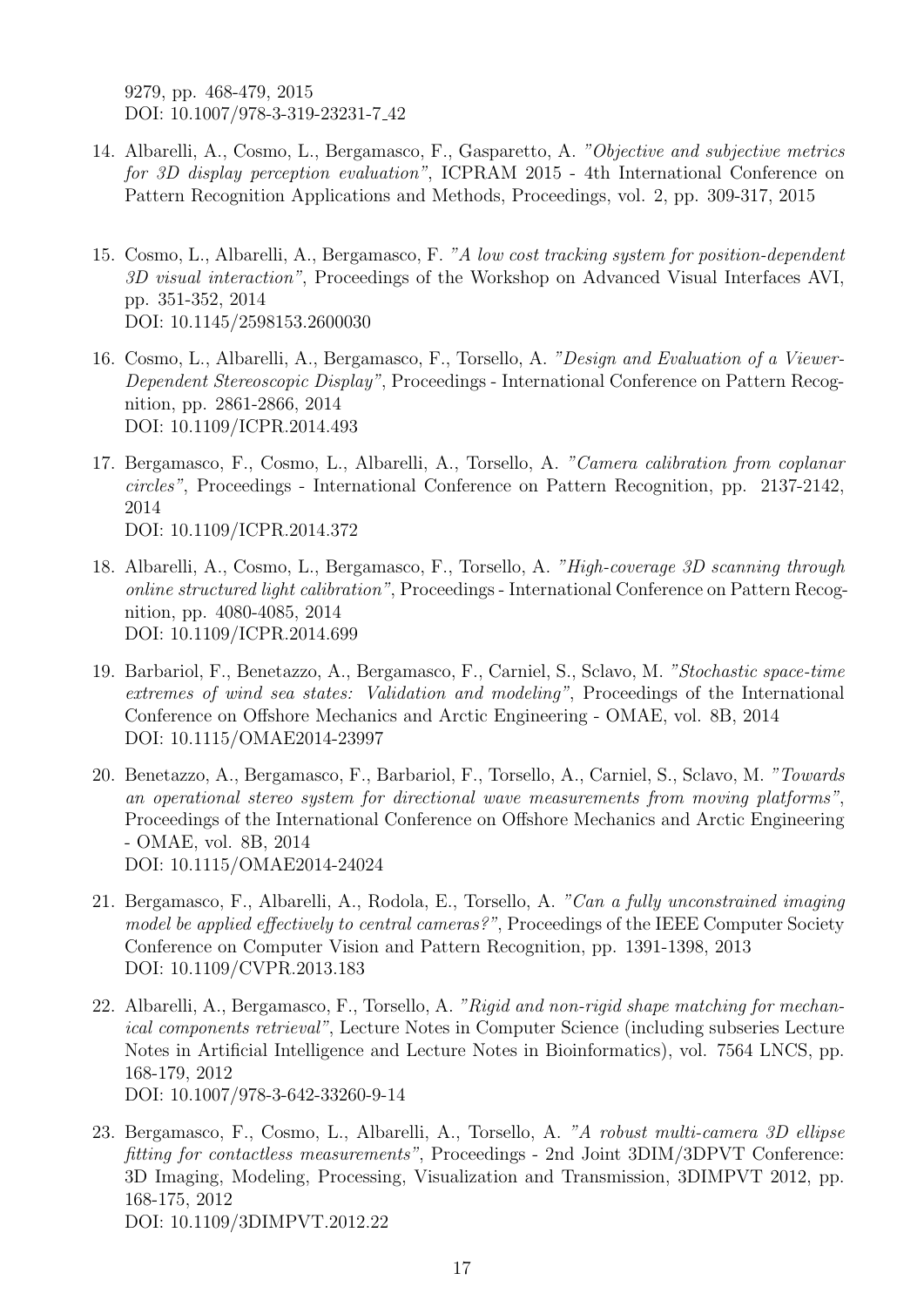- 24. Bergamasco, F., Albarelli, A., Torsello, A., Favaro, M., Zanuttigh, P. "Pairwise similarities for scene segmentation combining color and depth data", Proceedings - International Conference on Pattern Recognition, pp. 3565-3568, 2012
- 25. Albarelli, A., Bergamasco, F., Rossi, L., Vascon, S., Torsello, A. "A stable graph-based representation for object recognition through high-order matching", Proceedings - International Conference on Pattern Recognition, pp. 3341-3344, 2012
- 26. Rodola, E., Bronstein, A.M., Albarelli, A., Bergamasco, F., Torsello, A. "A game-theoretic approach to deformable shape matching", Proceedings of the IEEE Computer Society Conference on Computer Vision and Pattern Recognition, pp. 182-189, 2012 DOI: 10.1109/CVPR.2012.6247674
- 27. Bergamasco, F., Albarelli, A., Torsello, A. "Image-space marker detection and recognition using projective invariants", Proceedings - 2011 International Conference on 3D Imaging, Modeling, Processing, Visualization and Transmission, 3DIMPVT 2011, pp. 381-388, 2011 DOI: 10.1109/3DIMPVT.2011.55
- 28. Albarelli, A., Rodolà, E., Bergamasco, F., Torsello, A. "A non-cooperative game for 3D object recognition in cluttered scenes", Proceedings - 2011 International Conference on 3D Imaging, Modeling, Processing, Visualization and Transmission, 3DIMPVT 2011, pp. 252- 259, 2011 DOI: 10.1109/3DIMPVT.2011.39
- 29. Bergamasco, F., Albarelli, A., Rodolà, E., Torsello, A. "RUNE-Tag: A high accuracy fiducial marker with strong occlusion resilience", Proceedings of the IEEE Computer Society Conference on Computer Vision and Pattern Recognition, pp. 113-120, 2011 DOI: 10.1109/CVPR.2011.5995544